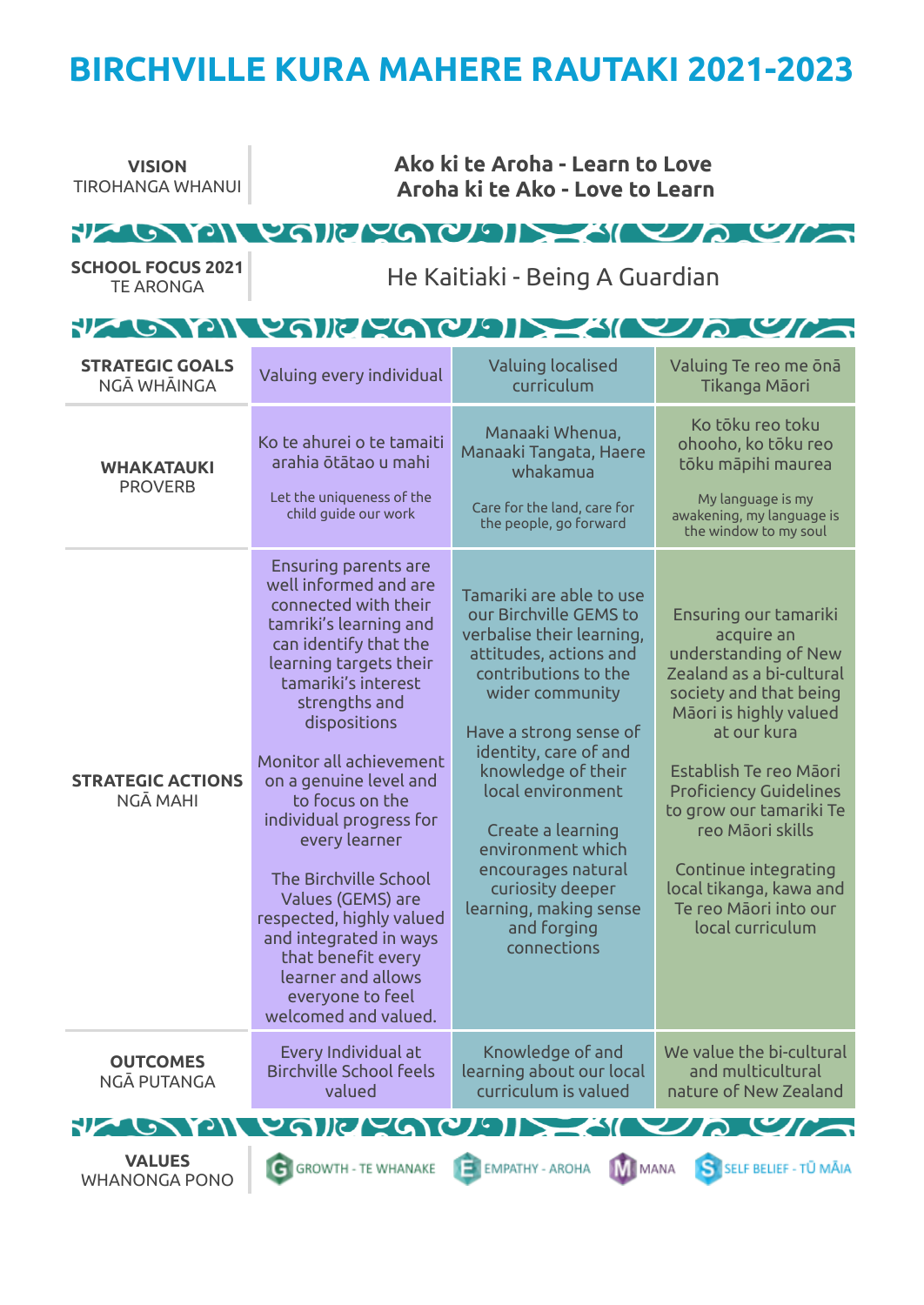## **VALUING EVERY INDIVIDUAL**

Ko te ahurei o te tamaiti arahia ō tātou mahi

Let the uniqueness of the child guide our work

#### **NAILWAIR MAY/LAIN**  $M \cup I \cap I$ an Maria A

| 2022<br>2023<br><b>STRATEGIC ACTIONS</b><br>2021<br><b>Kaitiakitanga</b><br><b>Manaakitanga</b><br>Parents feel informed<br>Two parents evenings<br>held to explain how to<br>about the progress their<br>use the Parent Portal<br>tamariki is making and<br>To ensure parents are well<br>effectively<br>know how to support<br>informed of and connected with<br>their learning<br>their tamariki's learning, and<br>Report format is clear<br>can identify that the learning<br>and graphing shows<br>There is clear evidence<br>targets their tamariki's<br>of tamariki centred<br>progress<br>student progress<br>interests, strengths and<br>learning and choice<br>dispositions<br>Parents are consulted<br>throughout the kural<br>on the usefulness of<br>kura reports and<br>Tamariki regularly give |                                                                          |  |  |  |  |
|----------------------------------------------------------------------------------------------------------------------------------------------------------------------------------------------------------------------------------------------------------------------------------------------------------------------------------------------------------------------------------------------------------------------------------------------------------------------------------------------------------------------------------------------------------------------------------------------------------------------------------------------------------------------------------------------------------------------------------------------------------------------------------------------------------------|--------------------------------------------------------------------------|--|--|--|--|
|                                                                                                                                                                                                                                                                                                                                                                                                                                                                                                                                                                                                                                                                                                                                                                                                                | Whanaungatanga                                                           |  |  |  |  |
| feedback and self assess<br>learning conversations                                                                                                                                                                                                                                                                                                                                                                                                                                                                                                                                                                                                                                                                                                                                                             | There is a whole kura<br>emphasis on sharing of<br>information regarding |  |  |  |  |
| FLORID PRINCER COMPLETE LA CAL                                                                                                                                                                                                                                                                                                                                                                                                                                                                                                                                                                                                                                                                                                                                                                                 |                                                                          |  |  |  |  |
| Assessments are used to<br>guide the learning and<br>All assessment is<br>To monitor all achievement on a<br>next steps<br>focused on celebrating<br>across the kura are<br>genuine level and to focus on<br>progress and not<br>relevant and lead to<br>the individual progress for<br>Assessment<br>related to standardised<br>every learner.<br>information is used by<br>and learning<br>norms<br>kaiako to plan and shape<br>progress                                                                                                                                                                                                                                                                                                                                                                     | All assessments used<br>future focused teaching                          |  |  |  |  |
| FLOWENCE COOPERATION                                                                                                                                                                                                                                                                                                                                                                                                                                                                                                                                                                                                                                                                                                                                                                                           |                                                                          |  |  |  |  |
| The tamariki are able to<br>The Birchville School Values<br>There is a termly focus<br>Our whānau are aware<br>discuss the GEMS and<br>on each of the GEMS<br>(GEMS) are respected, highly<br>of how the GEMS are<br>assessment themselves<br>valued and integrated in ways<br>used across the kura as<br>against these values<br>that benefit every learner and<br>All tamariki can name<br>a value system and how<br>highlightins where they<br>allows everyone to feel<br>and explain each of the<br>this impacts on our<br>need to develop<br>welcomed and valued.<br><b>GEMS</b><br>tamariki                                                                                                                                                                                                              |                                                                          |  |  |  |  |
| FLOOPING SQUAIN<br><b>URUGIT</b>                                                                                                                                                                                                                                                                                                                                                                                                                                                                                                                                                                                                                                                                                                                                                                               |                                                                          |  |  |  |  |
| <b>MEASURES</b>                                                                                                                                                                                                                                                                                                                                                                                                                                                                                                                                                                                                                                                                                                                                                                                                |                                                                          |  |  |  |  |
| Student feedback<br>We have developed a<br>Parents and students<br>Community and<br>are able to talk about<br>student feedback<br>meaningful and user<br>ensures they feel their<br>We use assessment<br>tools to effectively<br>friendly student<br>reflects that our GEMS<br>progress and next<br>interest, strengths and<br>dispositions are<br>are understood and<br>assess and monitor<br>progress report for<br>steps for learning with<br>the tamariki's teacher.<br>students and parents.<br>integrated into their<br>underpin our kura<br>student progress.<br>learning<br>values                                                                                                                                                                                                                     |                                                                          |  |  |  |  |
| PLO PILYARYACHE SILVACIÓN                                                                                                                                                                                                                                                                                                                                                                                                                                                                                                                                                                                                                                                                                                                                                                                      |                                                                          |  |  |  |  |
| <b>OUR SUCCESS - EVERY INDIVIDUAL FEELS VALUED</b>                                                                                                                                                                                                                                                                                                                                                                                                                                                                                                                                                                                                                                                                                                                                                             |                                                                          |  |  |  |  |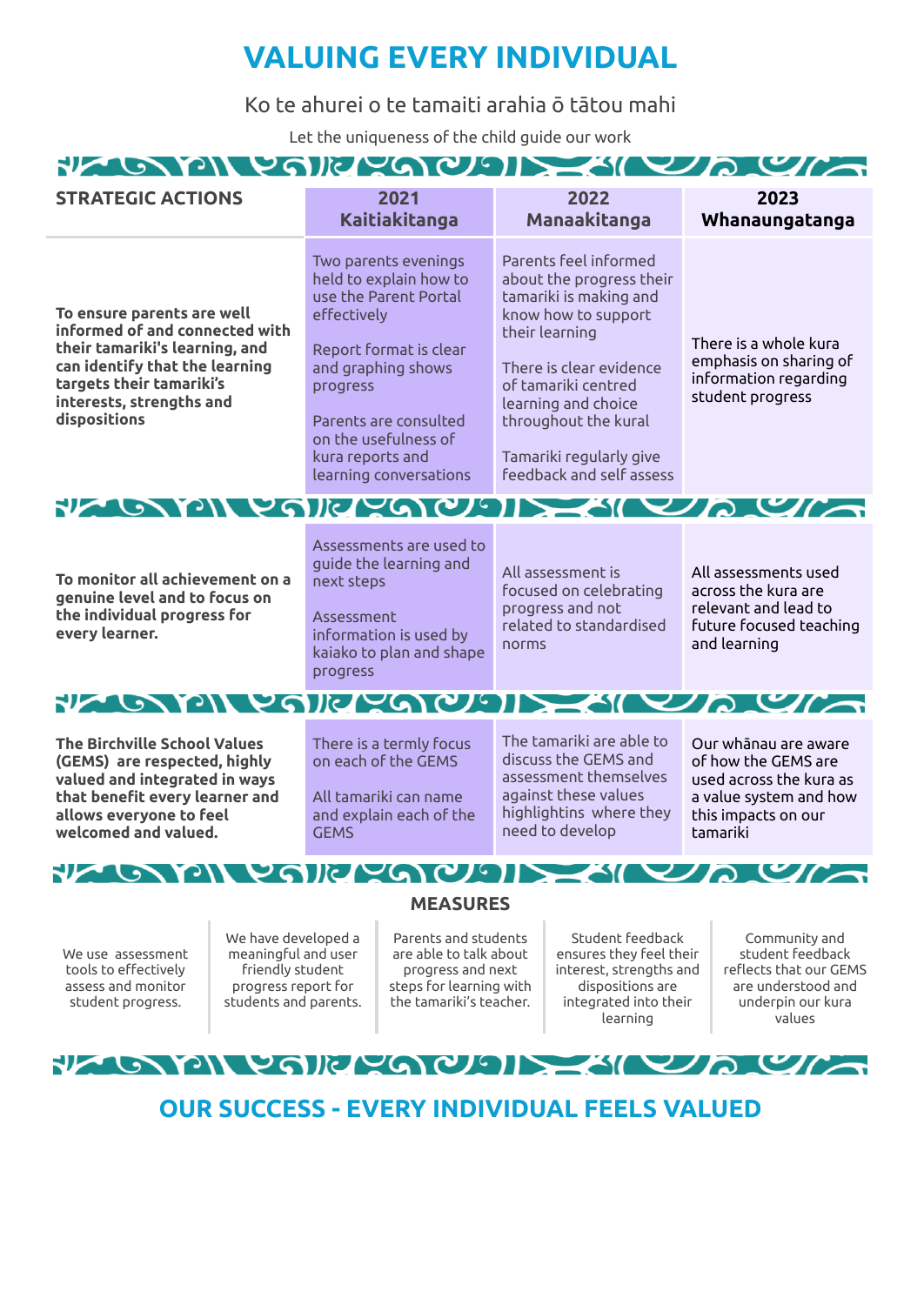## **VALUING LOCALISED CURRICULUM**

### MANAAKI WHENUA, MANAAKI TANGATA, HAERE WHAKAMUA

Care for the land, care for the people, go forward

**AN EVAID A WAY DAIN**  $\sim$  $\overline{\mathbf{r}^{\prime}}$ **SIE 41** 

| <b>STRATEGIC ACTIONS</b>                                                                                                                          |                                                                            | 2021<br><b>Kaitiakitanga</b>                                                                                                                                                                                                                                                          |  | 2022<br>Manaakitanga                                                                                                                                                                                                                                                 |                                                                        |                                                                                                                                                                                                                                                              | 2023<br>Whanaungatanga                                                          |
|---------------------------------------------------------------------------------------------------------------------------------------------------|----------------------------------------------------------------------------|---------------------------------------------------------------------------------------------------------------------------------------------------------------------------------------------------------------------------------------------------------------------------------------|--|----------------------------------------------------------------------------------------------------------------------------------------------------------------------------------------------------------------------------------------------------------------------|------------------------------------------------------------------------|--------------------------------------------------------------------------------------------------------------------------------------------------------------------------------------------------------------------------------------------------------------|---------------------------------------------------------------------------------|
| To be able to use our Birchville<br><b>GEMS to verbalise their</b><br>learning, attitudes, actions and<br>contributions to the wider<br>community |                                                                            | Terms focus on a value<br>and dispositions that are<br>explicitly taught.<br>Student reflection in<br>report is based on GEMS<br>and disposition<br>development<br>Share with parents and<br>community around GEMS<br>and dispositions so that<br>they know what they are<br>and mean |  | Students choose a<br>strength and an area to<br>to focus on throughout<br>each term<br><b>GEMS</b> and dispositions<br>are woven through both<br>kaiako and student<br>reflections                                                                                   |                                                                        | GEMS and dispositions as<br>well as next steps are<br>fully integrated into<br>learning and teaching<br>across the kura and<br>celebrated by whānau                                                                                                          |                                                                                 |
|                                                                                                                                                   |                                                                            | FLORID YOKYOQUE SILVA YA                                                                                                                                                                                                                                                              |  |                                                                                                                                                                                                                                                                      |                                                                        |                                                                                                                                                                                                                                                              |                                                                                 |
| To have a strong sense of<br>identity, care of and knowledge<br>of their local environment                                                        |                                                                            | Each student develops<br>and learns their own mihi<br>Class/ group trips to visit<br>local environments that<br>relate to their inquiries<br>Kaiako facilitated enviro<br>groups                                                                                                      |  | Students present mihi's<br>in realistic and authentic<br>contexts<br>Enviro groups move<br>towards a student led<br>model with kaiako<br>support<br>Kura wide topics are<br>focused on our local<br>environment,<br>geographical features<br>and historical stories. |                                                                        | Presenting mihi becomes<br>the primary way students<br>introduce themselves<br>Enviro groups are<br>primarily student led<br>Tamariki at Birchville are<br>able to discuss their own<br>cultures and have a wide<br>knowledge of their local<br>environment. |                                                                                 |
|                                                                                                                                                   |                                                                            | FLOODING POINT POPUL                                                                                                                                                                                                                                                                  |  |                                                                                                                                                                                                                                                                      |                                                                        |                                                                                                                                                                                                                                                              | $\mathcal{L}$                                                                   |
| To create a learning<br>environment which encourages<br>natural curiosity, deeper<br>learning, making sense and<br>forging connections.           |                                                                            | Inquiry based learning<br>around student interests<br>Parent information and<br>sharing days are held to<br>develop an community<br>understanding of deeper<br>learning                                                                                                               |  | Students take ownership<br>of their learning and<br>inquiry<br>Students learning about<br>developing their<br>competencies through<br>inquiry topics                                                                                                                 |                                                                        | Inquiry becomes fully<br>student led with kaiako<br>support<br>Students choose a<br>competency they know<br>they need to develop for<br>their learning to progress<br>and deepen.                                                                            |                                                                                 |
|                                                                                                                                                   |                                                                            | FLOORICAL COMPANY                                                                                                                                                                                                                                                                     |  |                                                                                                                                                                                                                                                                      |                                                                        |                                                                                                                                                                                                                                                              | $\mathcal{L}$                                                                   |
|                                                                                                                                                   |                                                                            | <b>MEASURES</b>                                                                                                                                                                                                                                                                       |  |                                                                                                                                                                                                                                                                      |                                                                        |                                                                                                                                                                                                                                                              |                                                                                 |
| Students identify<br>strengths and areas<br>of development in<br>relation to GEMS<br>and NPDL student                                             | Students have the<br>option of being a<br>part of a range of<br>Enviro and | Wall displays and<br>student work<br>showcase the<br>learning around the<br>local environment                                                                                                                                                                                         |  | Students know and<br>can recite their age<br>appropriate mihi<br>and can take part in                                                                                                                                                                                | Learning<br>partnerships are<br>wider than just<br>kaiako - local iwi, |                                                                                                                                                                                                                                                              | Different teaching<br>strategies used for<br>specific purposes<br>and encourage |

**YAIKYA**  $U \cap V$ RIZ G 77 C

student focused inquiry learning.

local businesses, local experts.

different learning dispositions.

and their competencies.

rubrics in annual reporting.

community based clubs.

**OUR SUCCESS - KNOWLEDGE OF AND LEARNING ABOUT OUR LOCAL CURRICULUM IS VALUED**